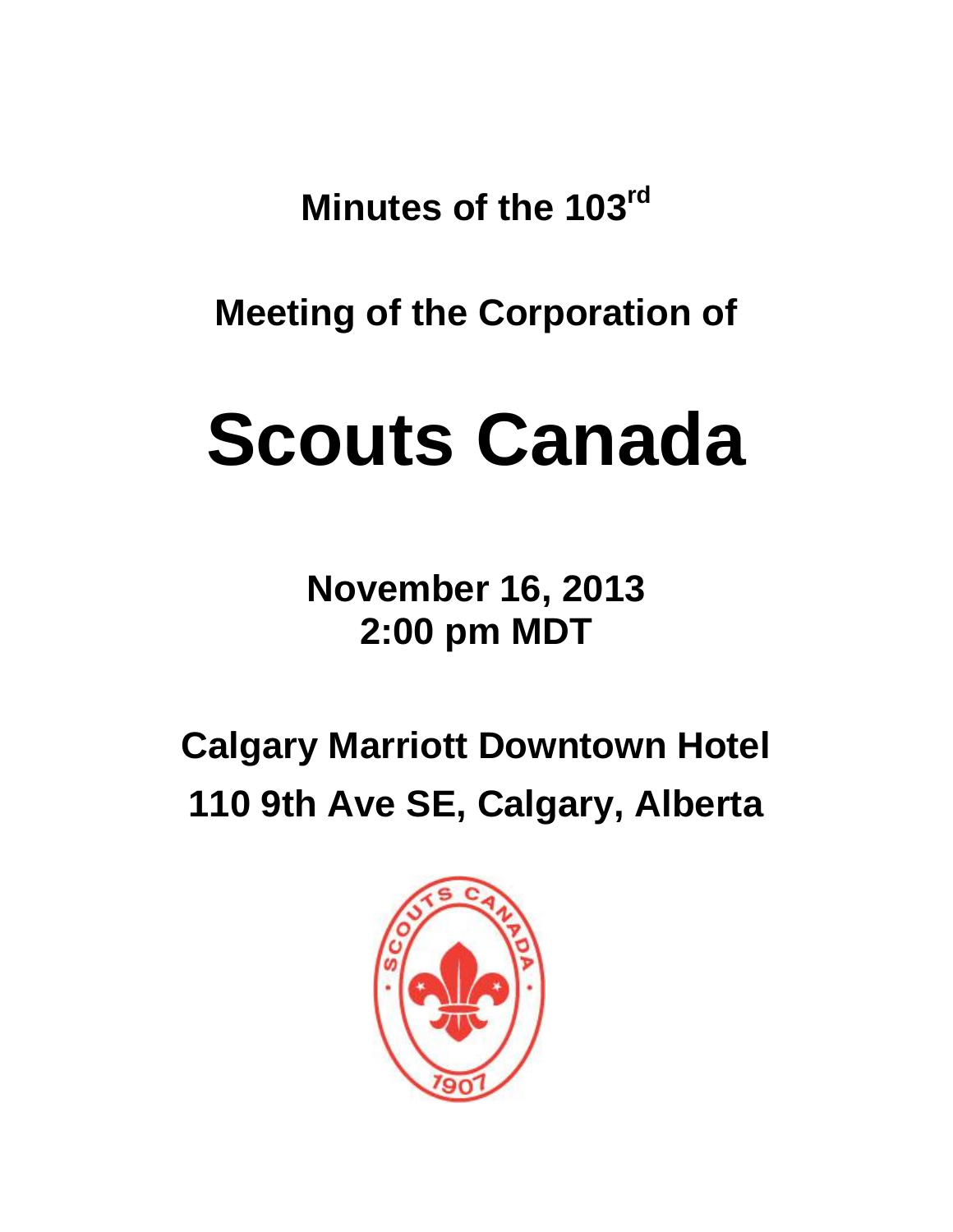## **NO. 1 WELCOME:**

Andrew Price, Chief Commissioner and Chair of the Board of Governors welcomed the members to the 103<sup>nd</sup> meeting of the Corporation of Scouts Canada and called the meeting to order at 2 p.m. MT. The AGM was broadcast live via the internet.

The Chief Commissioner provided delegates with a brief overview of voting instructions prior to proceeding with the business of the meeting. The Returning Officers were identified in the room.

# **NO. 2 INVOCATION AND GONE HOME:**

Peter Ford, Members of the Board of Governors presented the invocation. Scouts Canada recognized Scouters who have 'Gone Home' since the last meeting:

| Jacques Boulet        | Father of Alain Boulet, Council Area Service<br>Manager                                          |
|-----------------------|--------------------------------------------------------------------------------------------------|
| Joseph Buhagiar       | Nova Scotia Council 65 years in scouting                                                         |
| <b>Norman Haines</b>  | Norm was a Scouter in Quebec, Ontario and<br>Alberta, Chair of CJ'81 and WJ'83.                  |
| Lynda Pearson         | Hamilton-Wentworth                                                                               |
| <b>Chris Atkinson</b> | London Commissioner, Provincial Trainer, 40<br>years                                             |
| Dr. James C. Menzies  | Manitoba - Scouter, District Commissioner,<br><b>Provincial Commissioner</b>                     |
| J. Earl Chambers      | Cascadia Council - Scouter in Kimberley                                                          |
|                       |                                                                                                  |
| <b>Gerry Mattie</b>   | Scouter in Northern BC                                                                           |
| Linus Fung            | <b>DCC Training</b>                                                                              |
| Aaron Rizvi           | Aaron was with the 31 <sup>st</sup> Capilano until recently,<br>he was 23 years old.             |
| Ron Chisholm          | Active Scouter in New Brunswick since 1959.<br>He was awarded the 40 year long-service<br>award. |
| <b>Bill Fettes</b>    | 7th Canadian BP Guild Member - President<br><b>National Capital Council</b>                      |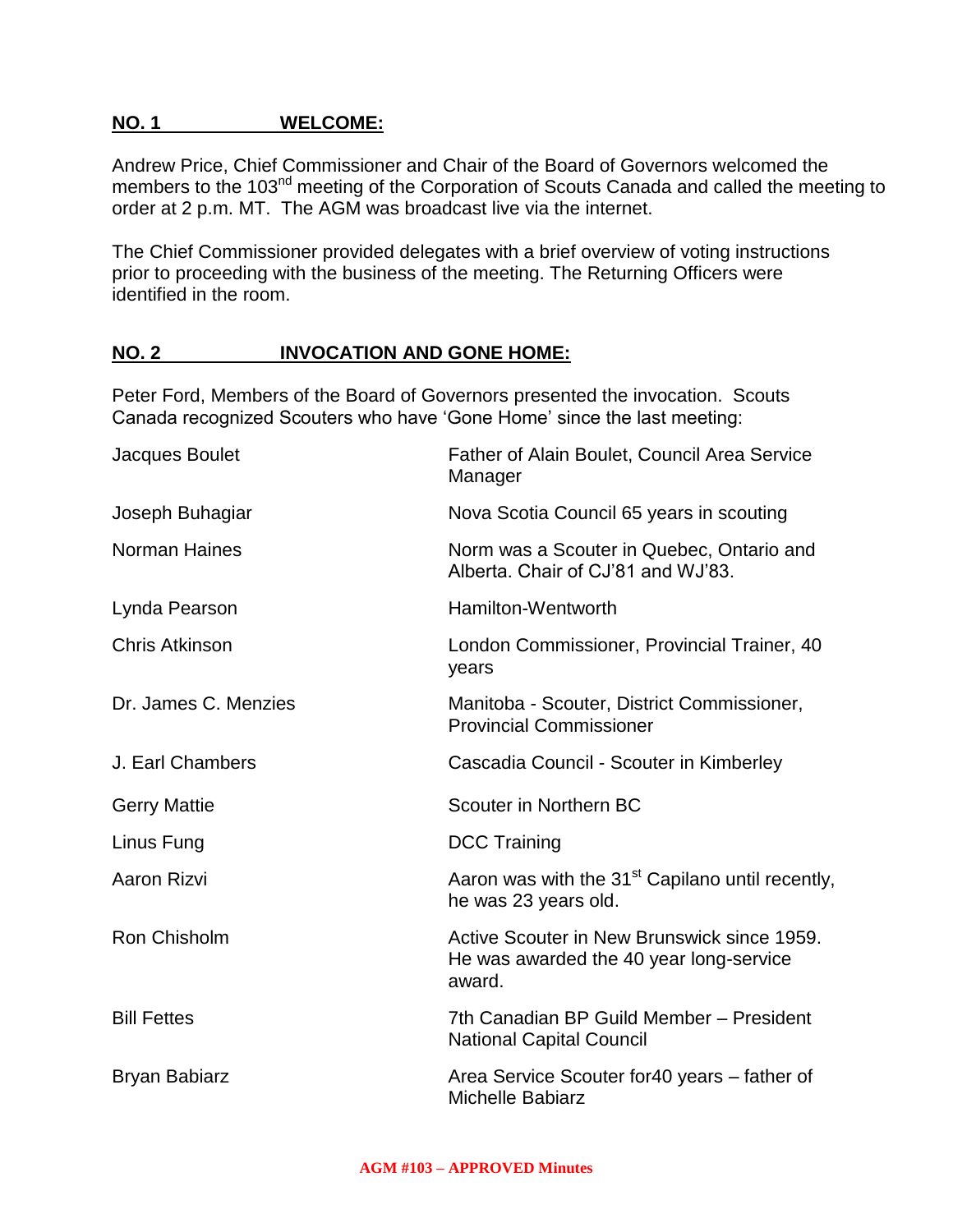## **A moment of silence followed.**

## **NO. 3 SPECIAL CORRESPONDENCE AND REGRETS:**

Ian Mitchell, Executive Director Field Services of Scouts Canada read regrets from Terry Grant, Chief Scout.

## **NO. 4 APPROVAL OF THE MINUTES:**

Ian Mitchell presented the Minutes of the 102<sup>nd</sup> Meeting of the Corporation for approval. No errors or omissions were noted.

#### **MOTION:**

**That the Minutes of the 102nd Meeting of the Corporation of Scouts Canada on November 16, 2012, be approved as presented.**

| <b>Moved: Ian Mitchell</b> |  | Seconded: Dylan Reinhart | <b>CARRIED</b> |
|----------------------------|--|--------------------------|----------------|
|                            |  |                          |                |

## **NO. 5 SAFETY MOMENT:**

J Anderson, Vice-Chair Strategic of the Board of Governors shared safety moment.

## **NO. 6 REPORT FROM THE NATIONAL YOUTH COMMISSIONER:**

Kaylee Galipeau, National Youth Commissioner & Chair of the National Youth Network presented her report to the members.

## **MOTION:**

**Moved that the Report of the National Youth Commissioner to the Members be accepted.** 

| <b>Moved: Keagan Eatmon</b> | <b>Seconded: Cindy Mei</b> | <b>CARRIED</b> |
|-----------------------------|----------------------------|----------------|
|                             |                            |                |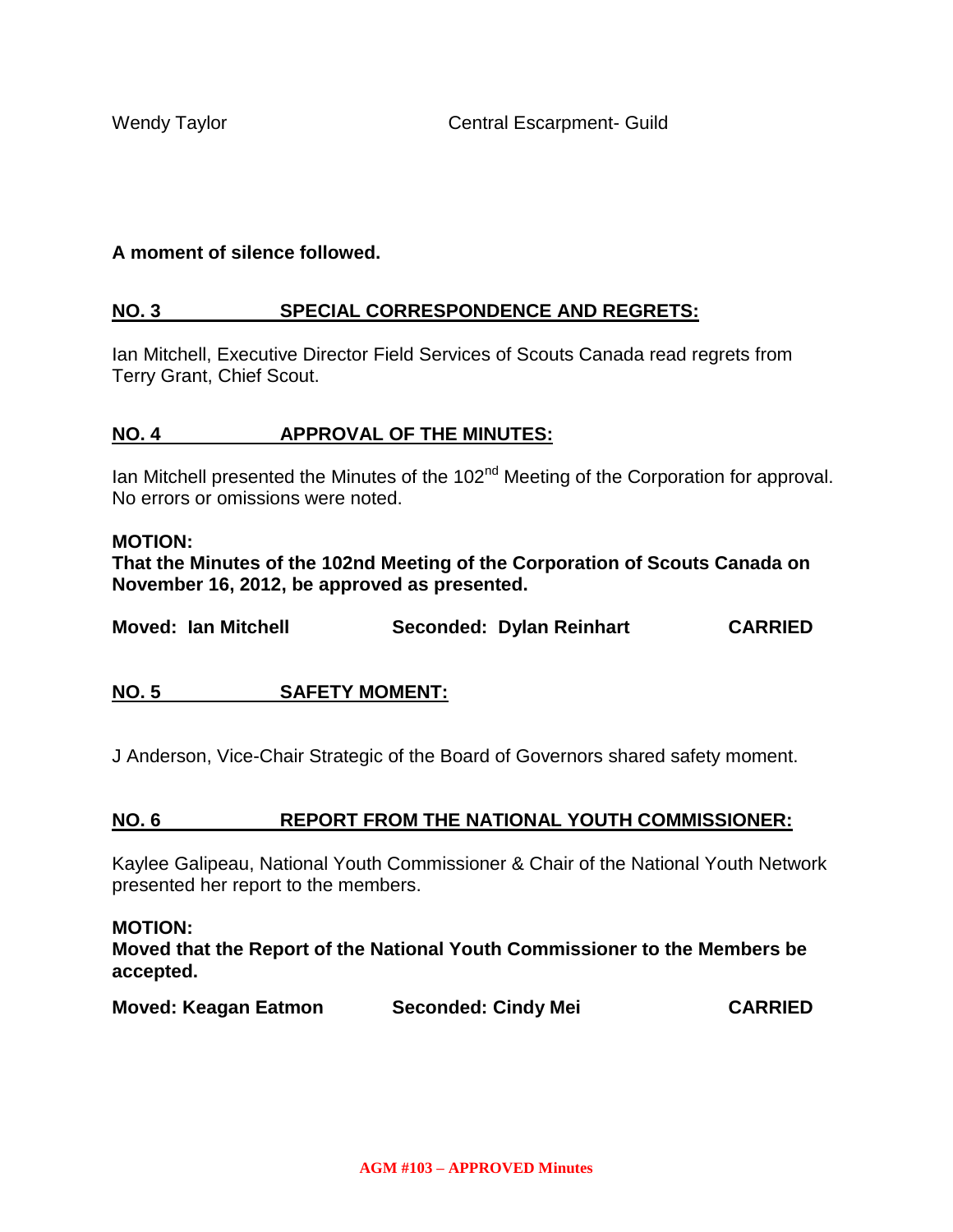# **NO. 7 REPORT TO MEMBERS FROM THE CHIEF COMMISSIONER AND CHAIR OF THE BOARD:**

Andrew Price, Chief Commissioner and Chair of the Board presented his report to the members.

## **MOTION:**

**Moved that the Report of the Chief Commissioner and Chair of the Board to the Members be accepted.** 

**Moved: J Anderson Seconded: David Connelly CARRIED**

## **NO. 8 REPORT OF THE NOMINATING COMMITTEE**

Steve Kent, Past Chief Commissioner reviewed the Report of the Nominating Committee.

To satisfy the requirements of the By-Law, Steve moved the following motions:

## **MOTION:**

**Moved that Scouts Canada make recommendation to the Patron Scout, his Excellency David Johnston, Governor General for appointment as Chief Commissioner Andrew Price of Calgary AB**

| <b>Moved: Steve Kent</b> | <b>Seconded: Alex Court</b> | <b>CARRIED</b> |
|--------------------------|-----------------------------|----------------|
|                          |                             |                |

**MOTION:** 

**Moved the approval by the Voting Members of the Nominating Committee's recommendation of Kaylee Galipeau of Edmonton, AB as National Youth Commissioner, Leona Harari of Dollards-des-Ormeaux, QC as Vice Chair Finance and of J Anderson of Oakville, ON as Vice Chair Strategic.**

**Moved: Jim Peverley Seconded: Mickey McPherson CARRIED**

**Moved the approval by the Voting Members of the Nominating Committee's recommendation of Mark Josselyn as the Honourary Legal Counsel and Stephen Kent of Mount Pearl, NL as the Past Chief Commissioner to be Officers of the Scouts Canada Corporation.** 

**Moved: Steve Kent Seconded: Darren Thomson CARRIED**

**MOTION:**

**Moved the approval by the Voting Members of the Nominating Committee's recommendation respecting the election of Darren Thompson, Norm Williams,**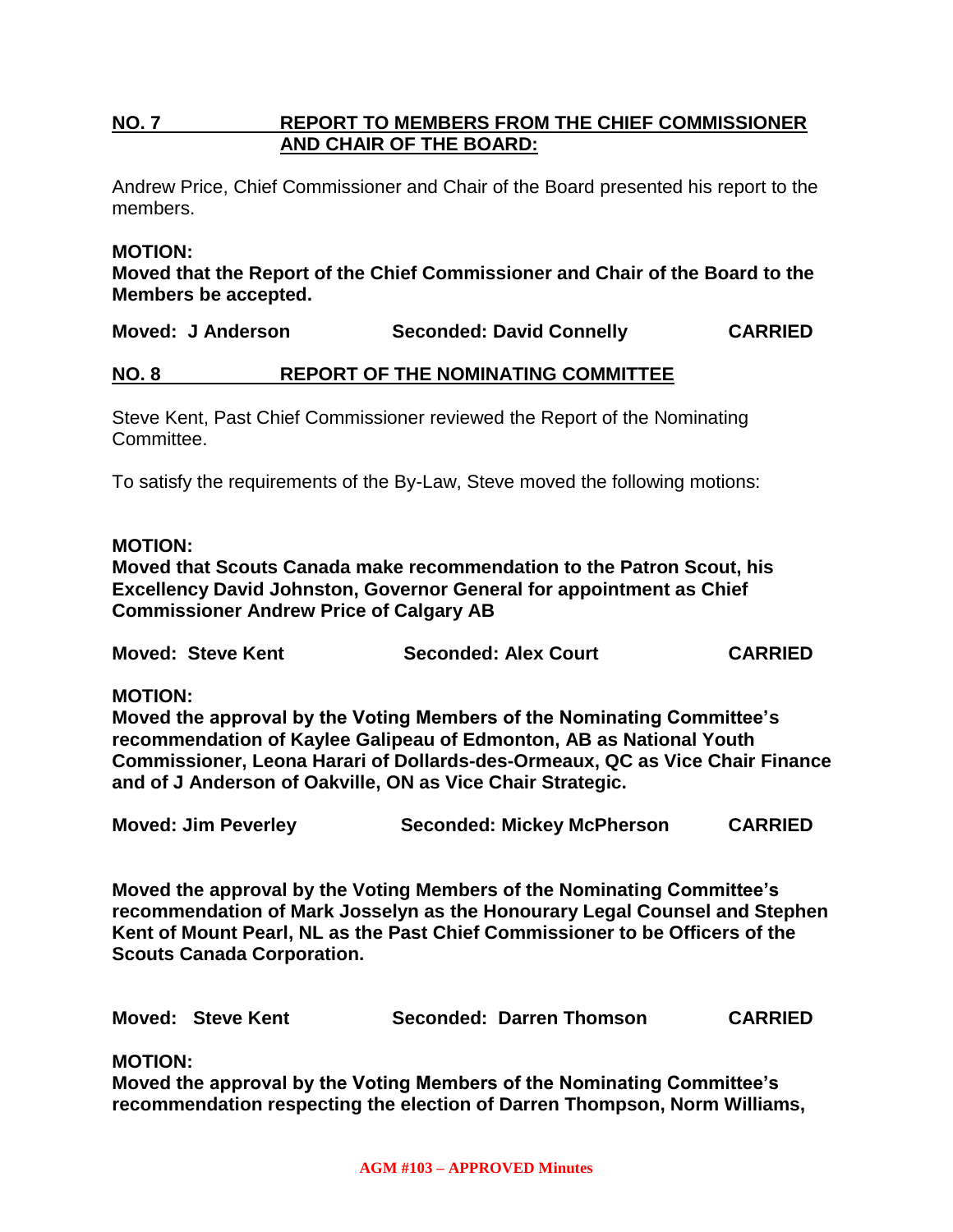**Christian Perreault, Elizabeth Smith-Windsor, Mike Stewart, Jennifer Wood, Brenda Sweeney, Trevor Nimegeers, Susie James, and John Chow as Membersat-large of the Board of Governors.**

| <b>Moved: Steve Kent</b> | <b>Seconded: David Connelly</b> | <b>CARRIED</b> |
|--------------------------|---------------------------------|----------------|
|                          |                                 |                |

#### **MOTION:**

**Moved the approval by the Voting Members of the Nominating Committee's recommendation respecting the election of the 5 Honorary Officers with voting rights, and the 147 Honorary Members Non-Voting of the Scouts Canada Corporation.** 

| <b>Moved: Steve Kent</b> | Seconded: Chris von Roretz | <b>CARRIED</b> |
|--------------------------|----------------------------|----------------|
|                          |                            |                |

## **NO. 10 SELECTION OF NOMINATING COMMITTEE MEMBERS:**

The Chief Commissioner received the following nominations from the floor: Heather Eskritt, ON (youth), Chris von Roretz, QC (adult), Kaylee Galipeau, AB (youth), Mark Little, AB (adult), Ryan Lucenkiw, SK (youth), and Owen Peatkau, BC (youth). Election took place by secret ballot.

Following the counting of ballots, the Chief Commissioner announced the results of the vote with the following being elected to the Nominating Committee: Kaylee Galipeau, Chris von Roretz, and Mark Little.

#### **MOTION:**

**That that ballots used for election of the members of the Nominating Committee be destroyed.**

**Moved: Neal Rice Seconded: Bernie Avery CARRIED**

## **NO. 11 MOTIONS PRESENTED TO THE MEMBERS BY THE CHIEF COMMISSIONER ON BEHALF OF THE BOARD:**

Andrew Price confirmed that there were no motions to be presented to the Members on behalf of the Board.

## **NO. 12 ADOPTION OF AUDITORS REPORT AND FINANCIAL STATEMENTS:**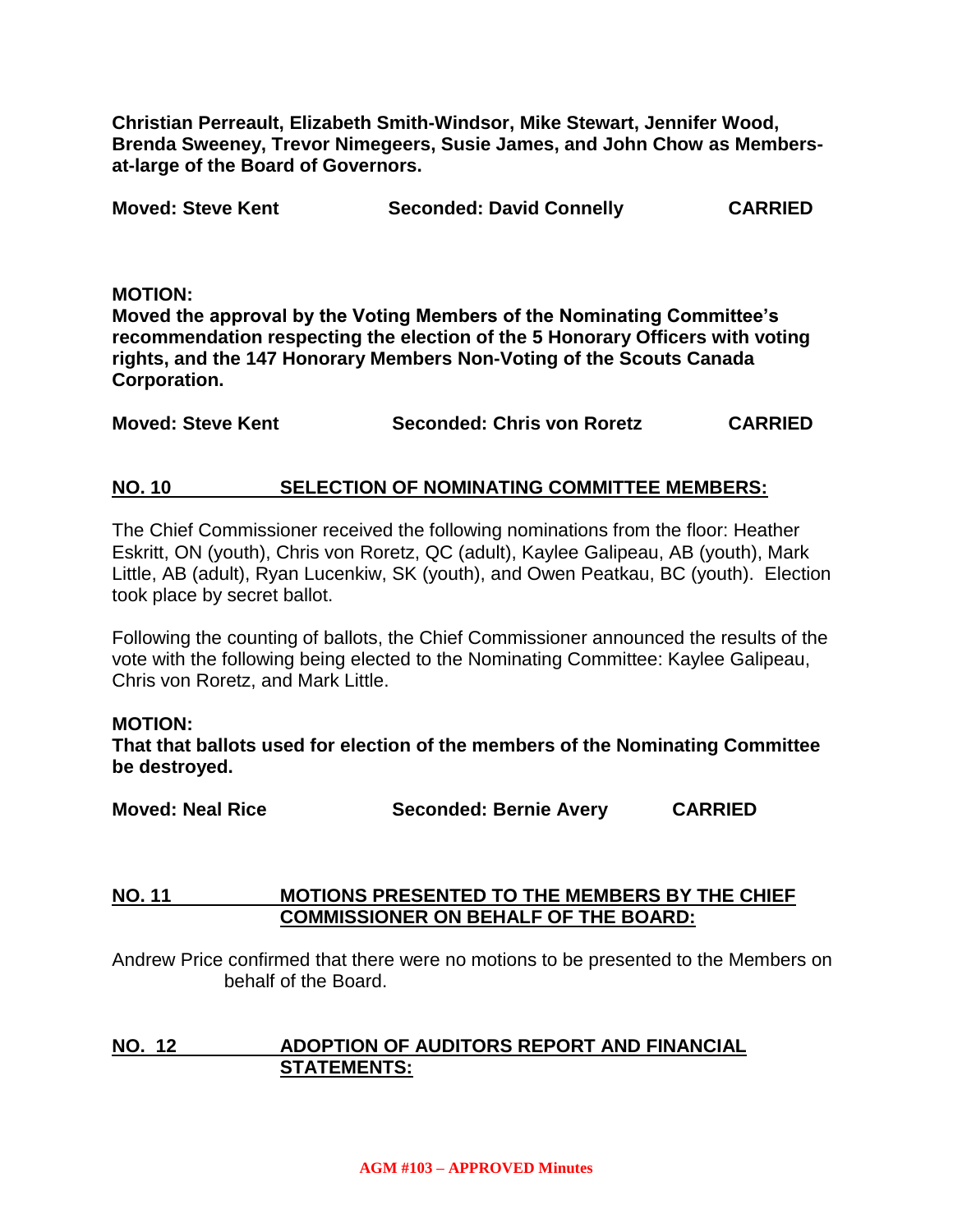Jon Himmens presented the Auditor's Report for the Scouts Canada National Operation and moved the following:

## **MOTION:**

**Move that the Auditor's Report for the Scouts Canada National Operation dated November 16, 2013 be accepted; and that the financial statements of the National Operation of Scouts Canada for the year ending August 31, 2013 be accepted.**

| <b>Moved: Jon Himmens</b> | <b>Seconded: Peter Ford</b> | <b>CARRIED</b> |
|---------------------------|-----------------------------|----------------|
|                           |                             |                |

## **NO. 13 APPOINTMENT OF AUDITORS FOR 2013/2014:**

**Jon Himmens moved that the firm of KPMG be appointed as Auditors for the National Operation for the year ending August 31, 2014.**

| <b>Moved: Jon Himmens</b> |  | Seconded: Christian Nielsen | <b>CARRIED</b> |
|---------------------------|--|-----------------------------|----------------|
|---------------------------|--|-----------------------------|----------------|

## **NO. 14 ADOPTION OF THE 2012-2013 ANNUAL REPORT:**

Leona Harari, Member of the Board of Governors, presented the Annual Report.

#### **MOTION:**

**Moved that the Annual Report of the National Operation of Scouts Canada for the year ending August 31, 2013, be adopted.**

| Moved: Leona Harari | <b>Seconded: Neal Rice</b> | <b>CARRIED</b> |
|---------------------|----------------------------|----------------|
|---------------------|----------------------------|----------------|

## **NO.15 TRIBUTE TO ADULT VOLUNTEERS:**

Laura Jarvis, Deputy National Commissioner for Volunteer Services read the following motion:

## **MOTION:**

**I've been given the distinct honour to pay tribute to our volunteers – these dedicated people who believe in all work and no pay.** 

**They are the unsung heroes who share their time, talent and energy to inspire and help young people become confident, contributing citizens of Canada.** 

**I ask that we take this occasion to recognize and thank them for their contributions to Scouts Canada.** 

| <b>Moved: Jim Peverley</b> | Seconded: Amy Barrett-Smith | <b>CARRIED</b> |
|----------------------------|-----------------------------|----------------|
|----------------------------|-----------------------------|----------------|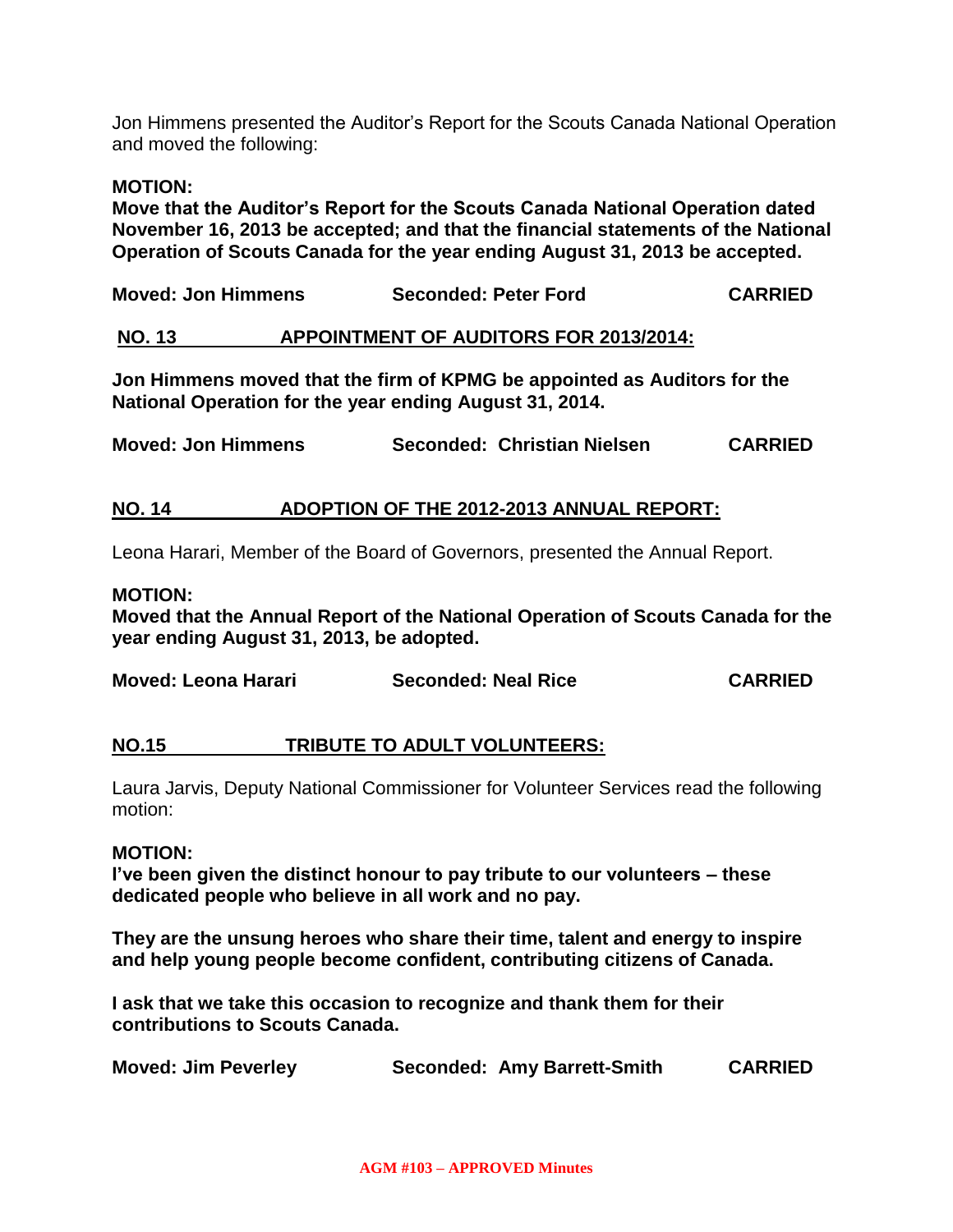# **NO. 16 APPRECIATION TO SPONSORS AND PARTNERS IN SERVING CANADIAN YOUTH:**

David Connelly, Member of the Board of Governors, moved the following motion in appreciation to sponsors and partners in serving Canadian Youth:

**Mr. Chair and Fellow Scouts: I rise to move appreciation for Scouts Canada's generous Sponsors and Partners. Providing great and safe child and youth programing and facilities requires more money than can be raised from the membership. To close this gap we rely on our committed Sponsors and Partners from across Canada who give generously of their financial, human and in-kind resources to support our Movement. On behalf of Scouts Canada, I move that our Assembly extend its sincere and grateful appreciation to all of our Sponsors and Partners across this great nation Canada who support and dedicate themselves to aiding us in fulfilling our Mission to Canadian youth. Thank you Sponsors and Partners.**

**Moved: David Connelly Seconded: Spencer Janke CARRIED**

# **NO. 17 OTHER BUSINESS:**

# **(a) Greetings:**

- Jean-Francois Champagne, President, Association des Scouts du Canada.
- Wayne McMillan, National Guildmaster, Canadian Fellowship of BP Guilds.
- **(b) Confirmation of Acts:**

## **MOTION:**

**Be it resolved that all acts, by-laws, proceedings, appointments, elections, and payments enacted, made, done and taken by the Board of Governors and the National Leadership Team members since the last annual meeting of the Corporation, referred to in the minutes of these bodies, of the Annual General Meeting or of the Annual Report, or in any way connected with the day-to-day business of the Corporation, are hereby approved and confirmed.**

**Moved: Jon Himmens Seconded: Heather Eskrtitt CARRIED**

## **(c) Closing Comments**:

Andrew thanked everyone for their participation.

# **NO. 16 ADJOURNMENT:**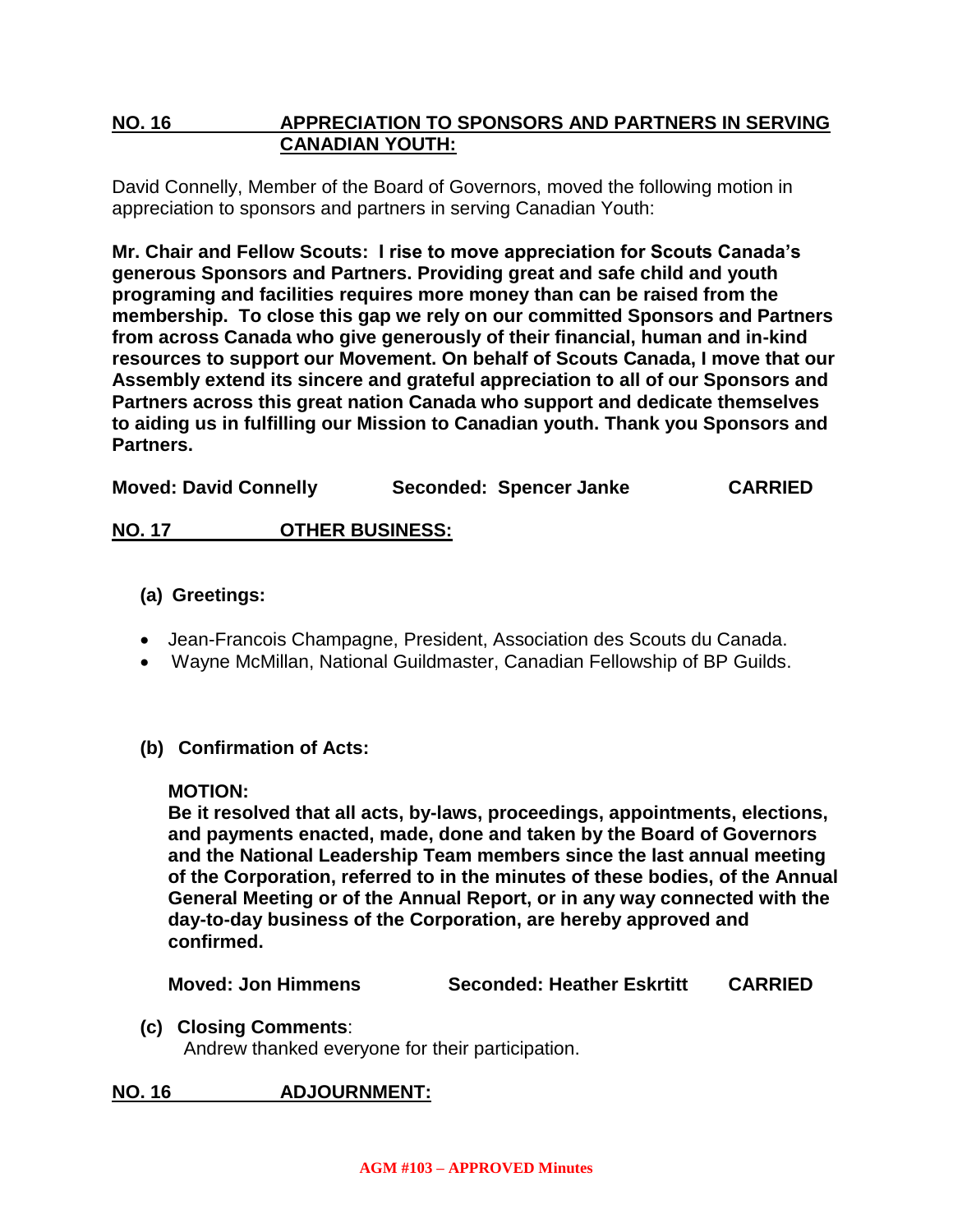**Motion:**

**That the 103rd Meeting of the Scouts Canada Corporation be adjourned at 3:30pm MT.** 

**Moved: Jake Forsyth Seconded: Keagan Eatmon CARRIED**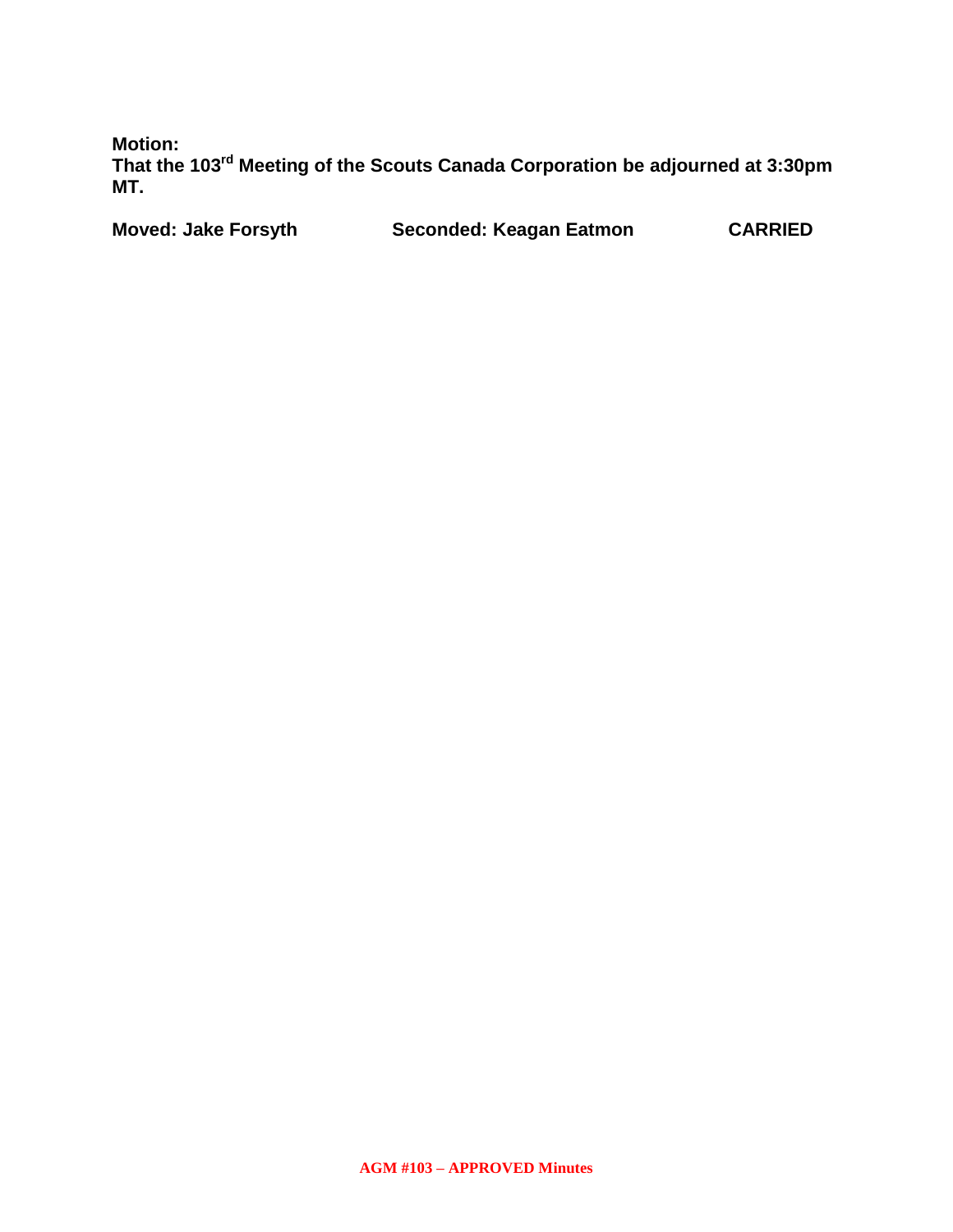## **Scouts Canada Initial Report of the Nominating Committee to the Voting Members for the 2013 Annual General Meeting**

## **1. Recommendation to the Patron Scout for Chief Commissioner and Chair of the Board**

Andrew Price + Calgary, AB

## **2. Recommendations for Election as Officers and Members of the Board of Governors**

| J Anderson      | Oakville, ON                                  | Vice-Chair - Strategic |
|-----------------|-----------------------------------------------|------------------------|
| Leona Harari *  | Dollards-des-Ormeaux, QC Vice-Chair - Finance |                        |
| Steve Kent      | Mount Pearl, NL                               | Past Chair             |
| Kaylee Galipeau | Edmonton, AB                                  | National Youth         |
| Commissioner    |                                               |                        |

#### **3. Recommendations for Election as Officers**

| Mark Josselyn        | Ottawa, ON | <b>Honourary Legal Counsel</b> |
|----------------------|------------|--------------------------------|
| Michael McKay $\sim$ | Ottawa, ON | <b>Chief Executive Officer</b> |

#### **4. Recommendations for Election as Members of the Board of Governors**

| Darren Thomson          | Fort St. John, BC |
|-------------------------|-------------------|
| Norm Williams           | Toronto, ON       |
| Christian Perreault     | Montreal, QC      |
| Elizabeth Smith-Windsor | Saskatoon, SK     |
| Mike Stewart *          | Fredericton, NB   |
| Jennifer Wood *         | Toronto, ON       |
| Brenda Sweeney *        | Oakville, ON      |
| Trevor Nimegeers *      | Calgary, AB       |
| Susie James *           | Ottawa, ON        |
| John Chow *             | Vancouver, BC     |

"+" Appointed by the Patron Scout of Canada; "~" Appointed by Board of Governors; "\*" New nominees

## **5. Recommendations for Election as Honourary Officers**

| Craig Kielburger     | Toronto, ON    |
|----------------------|----------------|
| David B. Huestis     | Saint John, NB |
| Consiglio Di Nino    | Toronto, ON    |
| Seamus O'Regan       | Toronto, ON    |
| <b>Andrew Molson</b> | Montreal, QC   |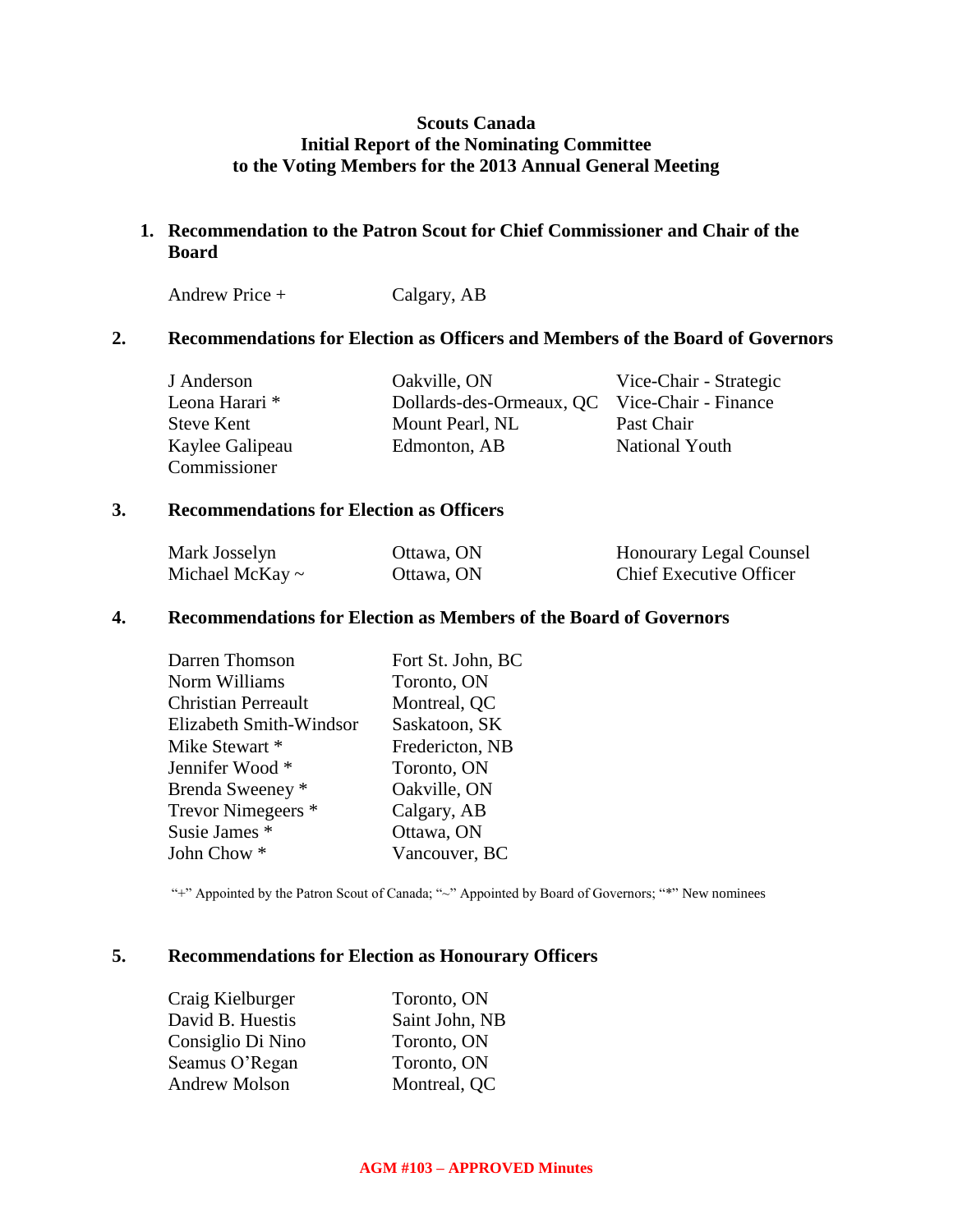#### **HONOURARY MEMBERS – 2013 – NON VOTING SCOUTS CANADA - CORPORATION**

#### **BRITISH COLUMBIA / YUKON**

| 1              | <b>Allen Ball</b>        | Victoria          |
|----------------|--------------------------|-------------------|
| 2              | Douglas Bell, CM         | Whitehorse, Yukon |
| 3              | Arthur G. Bowes          | Penticton         |
| 4              | John Gemmill             | Vancouver         |
| 5              | <b>Wilson Nicolle</b>    | <b>Burnaby</b>    |
| 6              | Dr. Paul Stanwood        | Vancouver         |
| $\overline{7}$ | W.A. (Bill) Tunbridge    | Chilliwack        |
| 8              | <b>Donald Weatherill</b> | Vernon            |
| 9              | Don W. Young, FCA        | Vancouver         |
| 10             | <b>John Adams</b>        | Duncan, BC        |

#### **ALBERTA - Chinook Service Centre**

| His Worship Mayor Normand Boucher | Medicine Hat |
|-----------------------------------|--------------|
| 2   The Hon. James H. Laycraft    | Calgary      |
| 3   The Hon. W.K. Moore           | Calgary      |

#### **ALBERTA & NWT - Northern Lights Service Centre**

|    | His Worship Mayor Morris Flewelling  | <b>Red Deer</b>     |
|----|--------------------------------------|---------------------|
|    | 2   The Hon. Catherine Fraser        | Edmonton            |
|    | 3   His Worship Mayor Stephen Mandel | Edmonton            |
|    | Stanley A. Milner                    | Edmonton            |
| 5. | David Searle                         | Sidney, BC          |
| 6  | Dr. Monty Audenart                   | <b>Red Deer, AB</b> |

## *NORTHWEST TERRITORIES*

| David Searle | $\cdot$<br>$\ddotsc$ |
|--------------|----------------------|

# *CENTRAL CANADA ADMINISTRATIVE CENTRE*

#### *MANITOBA COUNCIL*

|              | <b>Bill Blaikie, MP</b> | Ottawa       |
|--------------|-------------------------|--------------|
|              | The Hon. Gary Doer      | Winnipeg     |
| $\mathbf{r}$ | Roger Phillips, O.C.    | Regina, SK   |
|              | <b>Douglas Ward, QC</b> | Winnipeg, MB |

# *CENTRAL ONTARIO ADMINISTRATIVE CENTRE*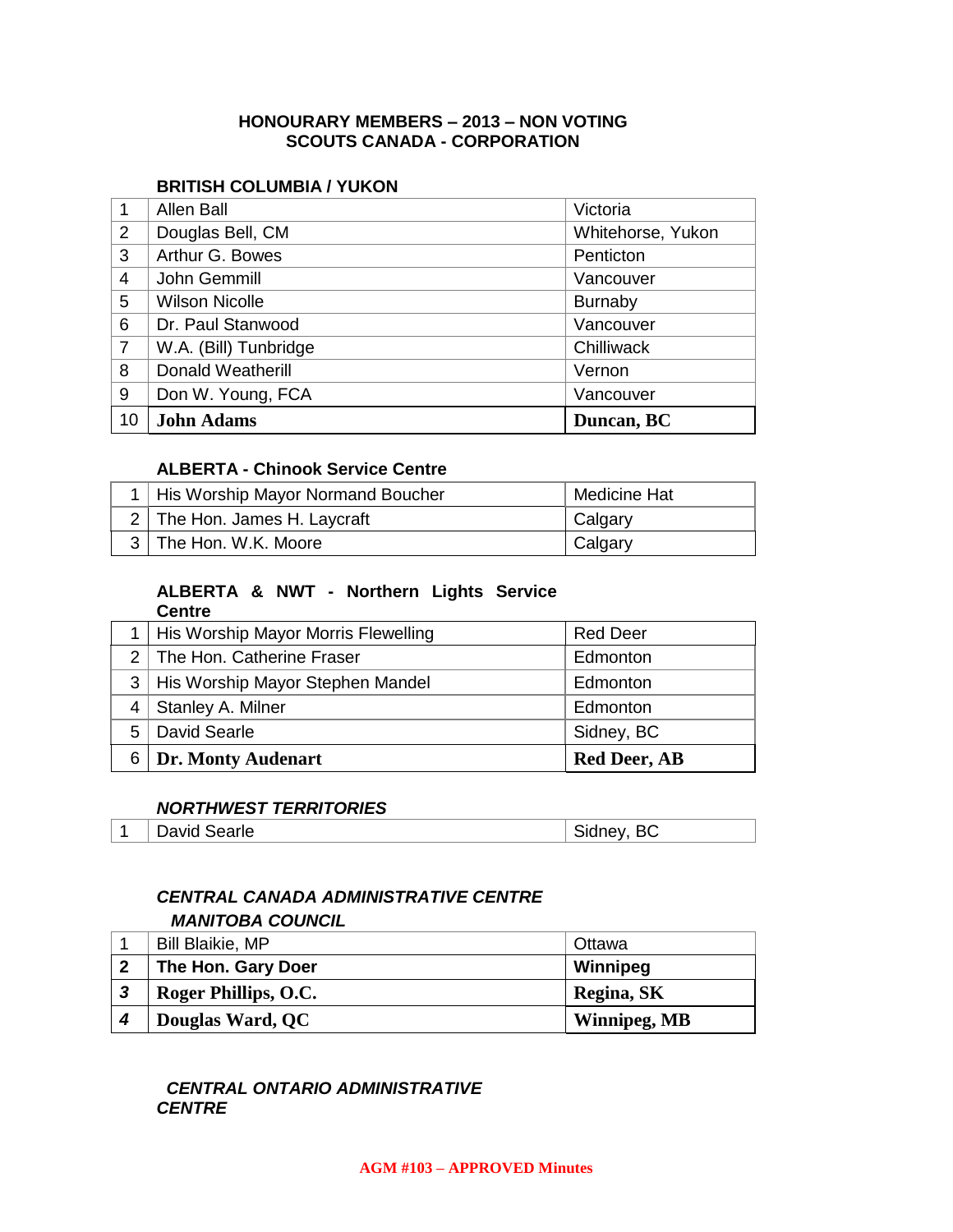| 1              | Rob Adams, Mayor                          | Orangeville         |
|----------------|-------------------------------------------|---------------------|
| $\overline{2}$ | Omar Alghabra                             | Mississauga         |
| 3              | David Anderson, Mayor                     | Harriston           |
| 4              | Dany Assaf                                | Toronto             |
| 5              | William Blair, Chief of Police            | Toronto             |
| 6              | Rick Bonnette, Mayor                      | <b>Halton Hills</b> |
| $\overline{7}$ | Michael Broomhead, Mayor                  | Kenilworth          |
| 8              | <b>Ronald Clark</b>                       | Minden              |
| 9              | George A. Cohon                           | Toronto             |
| 10             | J. Ed Crewson, Mayor                      | Shelburne           |
| 11             | Kevin Eccles, Mayor                       | Durham              |
| 12             | Julian Fantino, Commissioner              | Orillia             |
| 13             | Bruce K. Farr                             | Toronto             |
| 14             | Susan Fennell, Mayor                      | <b>Brampton</b>     |
| 15             | Ken Ferguson, Mayor                       | Stayner             |
| 16             | <b>Tony Gagliano</b>                      | Concord             |
| 17             | John Gardner                              | Toronto             |
| 18             | Paul Godfrey                              | Toronto             |
| 19             | John Green, Mayor                         | Drayton             |
| 20             | Ed Hollinger, Mayor                       | Listowel            |
| 21             | <b>Anthony Hung</b>                       | Willowdale          |
| 22             | The Hon. Henry N. R. Jackman, CM KStJ LLD | Toronto             |
| 23             | Dr. Bruce M. Jackson                      | Waterloo            |
| 24             | Cam Jackson, Mayor                        | <b>Burlington</b>   |
| 25             | The Most Rev. Colin R. Johnson            | Toronto             |
| 26             | Rabia Khedr                               | Mississauga         |
| 27             | Gord Krantz, Mayor                        | Milton              |
| 28             | Armand La Barge, Chief of Police          | Newmarket           |
| 29             | Keith Laking                              | Toronto             |
| 30             | Christopher Lewis, Commissioner, OPP      | Orillia             |
| 31             | Don Lewis, Mayor                          | <b>Dundalk</b>      |
| 32             | Don MacIver, Mayor                        | Orangeville         |
| 33             | Hazel McCallion, Mayor                    | Mississauga         |
| 34             | E.R. McCrimmon                            | Picton              |
| 35             | David Miller, Mayor                       | Toronto             |
| 36             | Rev. Dr. Gilles Mongeau, S.J.             | Toronto             |
| 37             | Marolyn Morrison, Mayor                   | Caledon             |
| 38             | Brian Mullin, Mayor                       | Markdale            |
| 39             | <b>Muneeb Nasir</b>                       | Toronto             |
| 40             | The Rev. Harding Ng                       | Markham             |
| 41             | John K. Oosterhof, Mayor                  | <b>Grand Valley</b> |
| 42             | Cal Patterson, Mayor                      | Wasaga Beach        |
| 43             | T. Donald Philp                           | Picton              |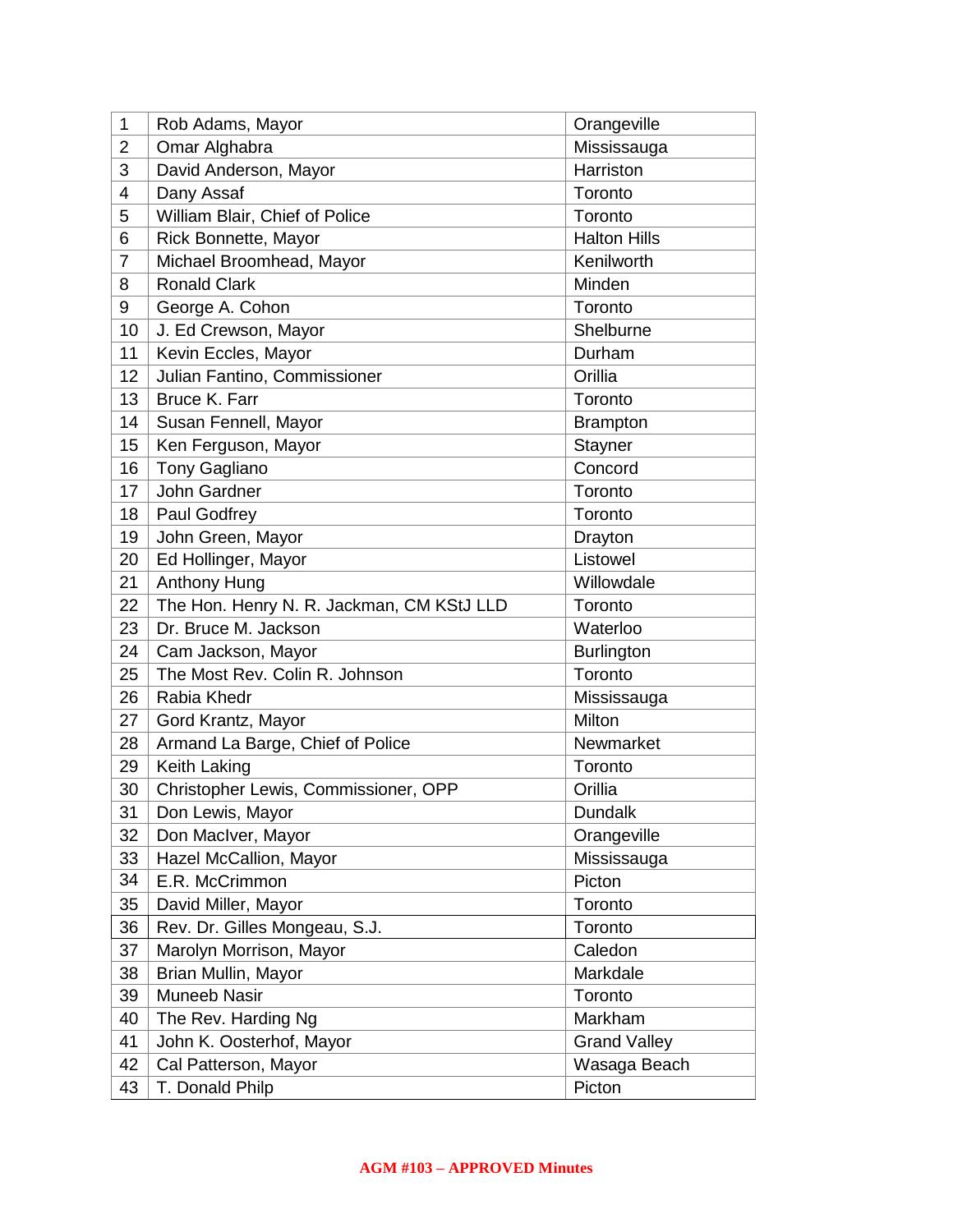| 44 | David W. Pretty             | Toronto           |
|----|-----------------------------|-------------------|
| 45 | Hugh Robertson              | Whitby            |
| 46 | Dr. Robert Rosehart         | Waterloo          |
| 47 | Peter Sawyer                | Markham           |
| 48 | Frank Scarpitti, Mayor      | Markham           |
| 49 | The Hon. David P. Smith     | Toronto           |
| 50 | Imam Hamid Slimi            | Toronto           |
| 51 | Ruth Lovell Stanners, Mayor | Owen Sound        |
| 52 | Ron Stevens, Mayor          | Orillia           |
| 53 | Joseph E. Turner            | Scarborough       |
| 54 | Zubeda Vahed                | Mississauga       |
| 55 | Tony Van Bynen, Mayor       | Newmarket         |
| 56 | Fred A. Whiskin             | <b>Burlington</b> |
| 57 | Doug White, Mayor           | <b>Bradford</b>   |
| 58 | Carl Zehr, Mayor            | Kitchener         |
|    |                             |                   |

#### *EASTERN & NORTHERN ONTARIO SERVICE CENTRE*

| 1               | Ray Bonni, MP                           | Sudbury                |
|-----------------|-----------------------------------------|------------------------|
| $\overline{2}$  | Ken Boschoff, MP                        | <b>Thunder Bay</b>     |
| 3               | <b>William Fettes</b>                   | Ottawa                 |
| $\overline{4}$  | David Hamilton                          | Minnesota, USA         |
| 5               | Dr. George Harvey                       | <b>Sault Ste Marie</b> |
| 6               | <b>Richard Johnston</b>                 | Matheson               |
| $\overline{7}$  | Michael Jowett                          | Ottawa                 |
| 8               | Don Judd                                | Ottawa                 |
| 9               | Art Langley                             | North Bay              |
| 10              | <b>Jack Masters</b>                     | <b>Thunder Bay</b>     |
| 11              | Alex V. McCauley (Retired Police Chief) | Sudbury                |
| 12 <sub>2</sub> | <b>Edward Metzler</b>                   | <b>Thunder Bay</b>     |
| 13              | <b>William Racz</b>                     | Toronto                |
| 14              | <b>Tom Reimer</b>                       | <b>Timmins</b>         |
| 15              | Ms. Janice Ross                         | <b>Thunder Bay</b>     |
| 16              | <b>Arnold Smith</b>                     | Ottawa                 |
| 17              | Jack Tipler                             | Callander              |
| 18              | <b>Richard Williams</b>                 | Kanata                 |
| 19              | Jim Watson, mayor                       | Ottawa                 |

# *QUEBEC*

|    | G. Drummond Birks, CM   | Montréal  |
|----|-------------------------|-----------|
|    | James Cherry            | Montréal  |
| ີ  | David M. Culver, CC     | Montréal  |
|    | A. Jean de Grandpré, CC | Montréal  |
| -5 | John H. Dinsmore        | Westmount |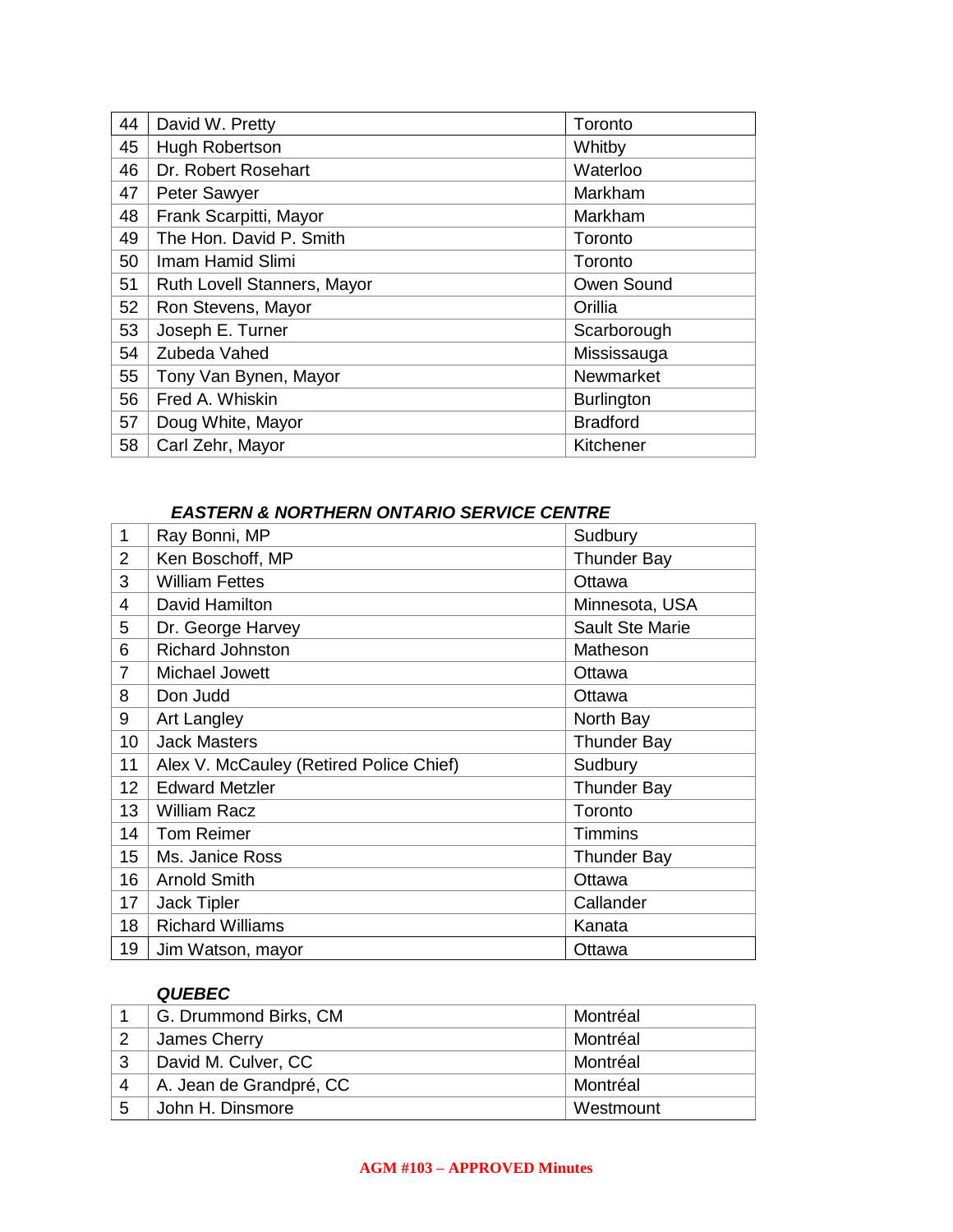| 6               | Melvyn A. Dobrin           | Montréal          |
|-----------------|----------------------------|-------------------|
| $\overline{7}$  | Alain Dubeau               | St-Bruno          |
| 8               | <b>Lamar Durrett</b>       | Montréal          |
| 9               | George H. Holland          | <b>St-Laurent</b> |
| 10 <sup>1</sup> | Professor Estelle Hopmeyer | Montréal          |
| 11              | Donald W. McNaughton       | Westmount         |
| 12              | <b>Richard Pound</b>       | Montréal          |
| 13              | John D. Redfern            | Montréal          |
| 14              | <b>Edgar Rouleau</b>       | Montréal          |
| 15              | Dr. Nicolas Steinmetz      | Montréal          |
| 16              | Claude I. Taylor           | Montréal          |
| 17              | William Tetley, Q.C.       | Montréal          |
| 18              | Demetrius Yantsulis, GCA   | Montréal          |
| 19              | Peter B. Yeomans           | Dorval            |

|                | <b>NEW BRUNSWICK</b>          | Adjusted    |
|----------------|-------------------------------|-------------|
|                | The Hon. Bradley Green, Q.C.  | Fredericton |
| $\overline{2}$ | Jamie Whelly                  | Saint John  |
| 3              | Dr. Marilyn Trenholm-Counsell | Sackville   |
| $\overline{4}$ | Hon. Frank McKenna            | Toronto     |
| 5              | Norman McFarlane              | Saint John  |
| 6              | <b>Brian Dunphy</b>           |             |
| .7             | David C. Nicholson, QC        | Hampton     |
| 8              | David Cox                     | Moncton     |

#### *NOVA SCOTIA*

|   | Alan Barkhouse                               | Halifax             |
|---|----------------------------------------------|---------------------|
| 2 | Honourary Vice-President, Mr. John Edgecombe | Halifax             |
| 3 | R. Wendell Phinney                           | Kentville           |
| 4 | Irving C. Pink, Q.C.                         | Yarmouth            |
| 5 | R. Leo Simmonds                              | Halifax             |
| 6 | <b>John Edgecombe</b>                        | <b>Halifax</b> , NS |

## *PRINCE EDWARD ISLAND*

| The Hon. Olive Crane, MLA     | Morrell-Mermaid           |
|-------------------------------|---------------------------|
| The Hon. Robert Ghiz, Premier | <b>Charlottetown</b>      |
| Don Livingstone, C.M.         | <b>Charlottetown, PEI</b> |

## *NEWFOUNDLAND/LABRADOR*

| Owen G.L. Antle   | St. John's |
|-------------------|------------|
| Robert F. Colford | St. John's |
| T. Gary Davis     | St. John's |